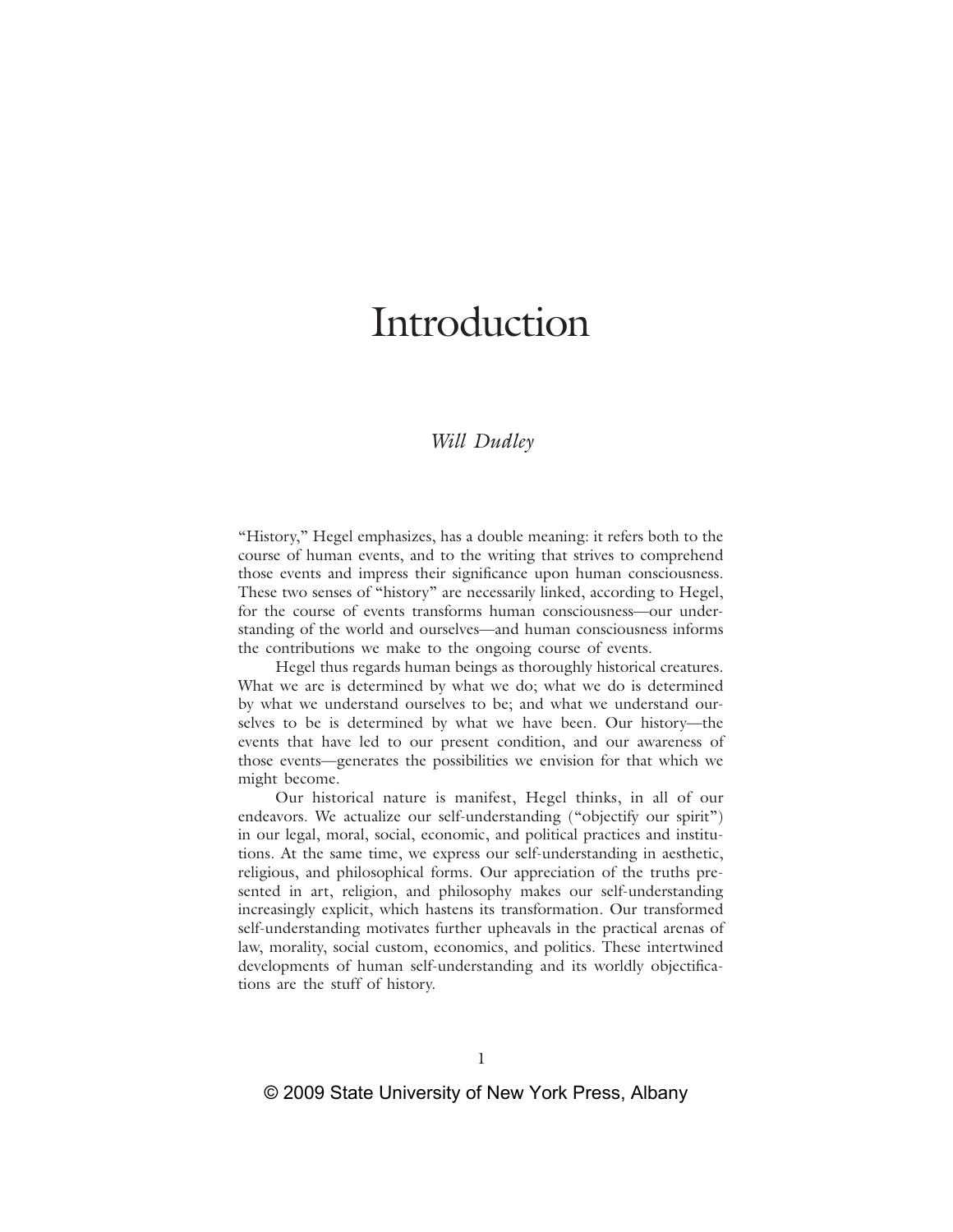#### 2 *Will Dudley*

Hegel's philosophy of history aims to comprehend the trajectory and most important moments of human development. The key to such comprehension, Hegel claims, is the concept of freedom. Hegel believes that the capacity and desire for freedom are definitive of humanity, and that all humans therefore seek to establish the conditions in which they can be free. Because freedom can be understood in many different ways, however, people have produced a great variety of cultures, despite sharing the same ultimate goal. Hegel attempts to make sense of this cultural variety by ordering the possible understandings of freedom from the least to the most adequate, from those that grasp the truth only partially (or abstractly) to those that grasp it most fully (or concretely). He then identifies cultures that have actualized these understandings of freedom in their legal, moral, social, economic, political, aesthetic, religious, and philosophical endeavors. Hegel employs the resulting mapping of cultures onto understandings of freedom to define historical epochs. These epochs, he concludes, are constitutive of the historical process through which human beings have gradually come to understand the freedom that is their own defining characteristic, and in so doing have been able to achieve an increasingly complete liberation.

Hegel's account of history contains some of his most famous claims and formulations, almost all of which remain controversial. It is in history, for example, that the equivalence of the rational and the actual—which Hegel notoriously asserts in the Preface to the *Philosophy of Right*—is said to emerge. History reveals the actualization of freedom and, Hegel contends, everything that actualizes freedom is "rational" (despite the fact that the proximate causes of liberation are often accidental, violent, and even immoral). Hegel recognizes that human endeavors frequently make no contribution to freedom, and are sometimes positively detrimental to it, but he refuses to grant that such undertakings, though undeniably real, deserve to be called "actual" in the proper sense of the term. "History," in other words, does not include everything that happens (no matter how important such happenings may be to the people who experience them) but is limited to those events that play a part in the actualization of freedom.

The fact that human development and freedom have been advanced by events causing intense and widespread suffering leads Hegel to refer to history as a "slaughter bench." Within the apparently meaningless slaughter, however, Hegel discerns the "cunning of reason," a colorful personification of the idea that actions often serve the rational end of freedom even when the people carrying them out have no intention of doing so. The cunning of reason is a secular version of the religious myth of divine providence, according to which the apparently incomprehensible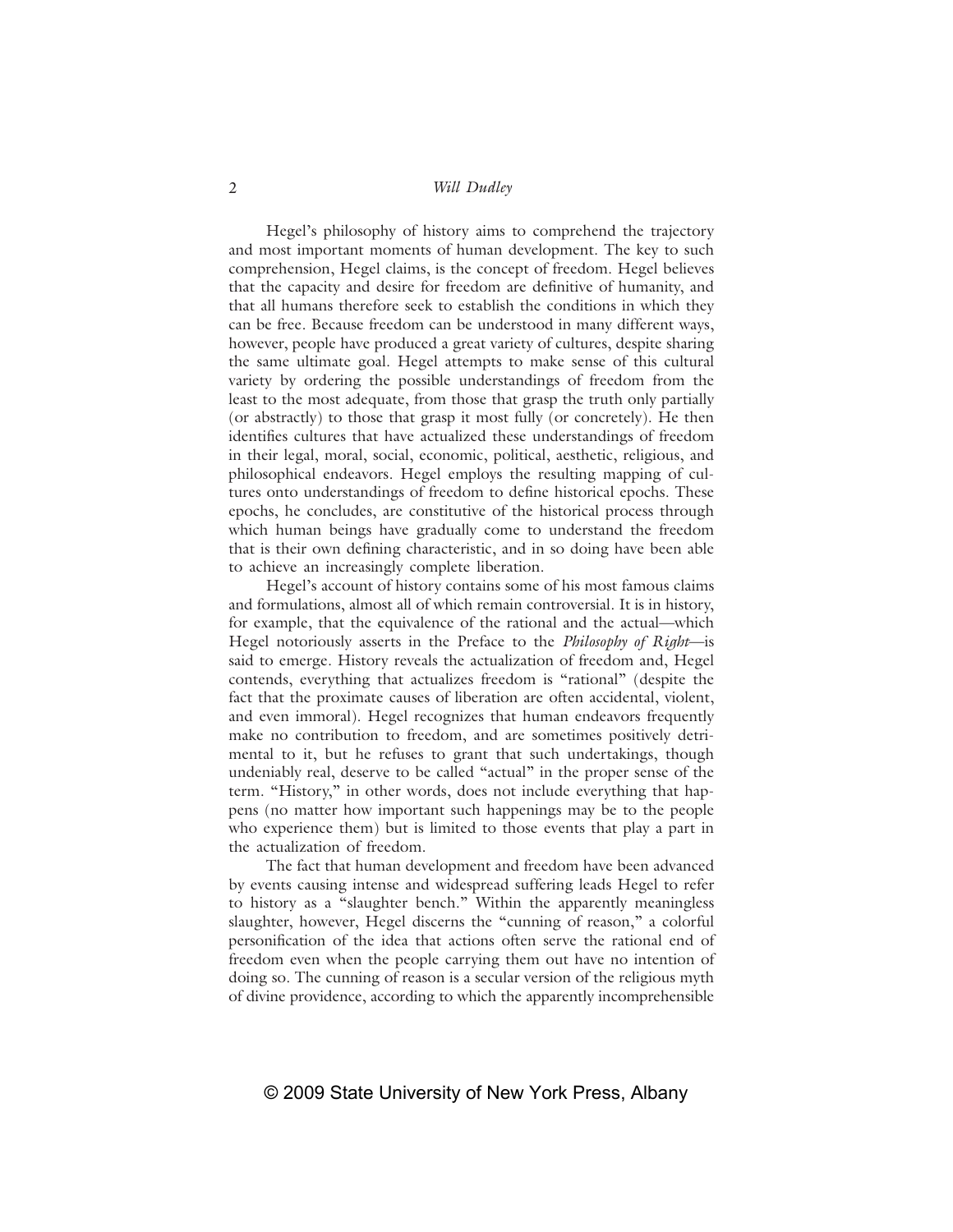and painful course of events is in fact accomplishing the plan of God. By comprehending and bringing to consciousness the necessary operation of reason within the world, the philosophy of history functions, according to Hegel, as a theodicy, an account that reconciles the existence of suffering and evil with the ultimate goodness of the world.

The agents of reason, those whose deeds do the most to further the actualization of freedom, Hegel calls "world historical" individuals and peoples. In the course of time, they have inspired and led humanity to fulfill its potential for self-determination. Hegel traces the path of this fulfillment from East to West, asserting that the consciousness of freedom and its objectification in the world first appeared in Asia and then spread to Europe, intensifying in ancient Greece before culminating in modern Germany. Hegel refers to humanity's achievement of an adequate understanding and actualization of freedom as "the end of history," and the claim that history has such an end—in the dual sense of both a goal toward which it aims, and a moment in time at which it accomplishes that goal—is among his most controversial of all.

The chapters in this volume represent the very best in contemporary scholarship on Hegel and history, and collectively they address all of the important and disputed topics in the field. They are organized thematically into four groups, each of which concentrates on a particular constellation of questions and problems.

# Part I: Past, Present, and Future

The four chapters in the first section of the volume engage, in different ways, the various interpretations and implications of Hegel's claim that history has an end, toward which it necessarily progresses, and at which it has already arrived. This claim immediately calls into question the status of the present and the future in Hegel's philosophy of history. If the actualization of freedom brought history to an end in the nineteenth century, what is the significance of that which has since transpired, is currently transpiring, or has yet to transpire? What, if anything, can Hegel contribute to the comprehension of ongoing human events and development?

William Maker, in "The End of History and the Nihilism of Becoming," argues that a proper interpretation of Hegel's claim that history has been completed leads not to nihilistic resignation in the face of closure and stasis, but rather to an appreciation of the openness and dynamism of the modern era. The end of history coincides with the beginning of modernity, with the insight that freedom involves radical self-criticism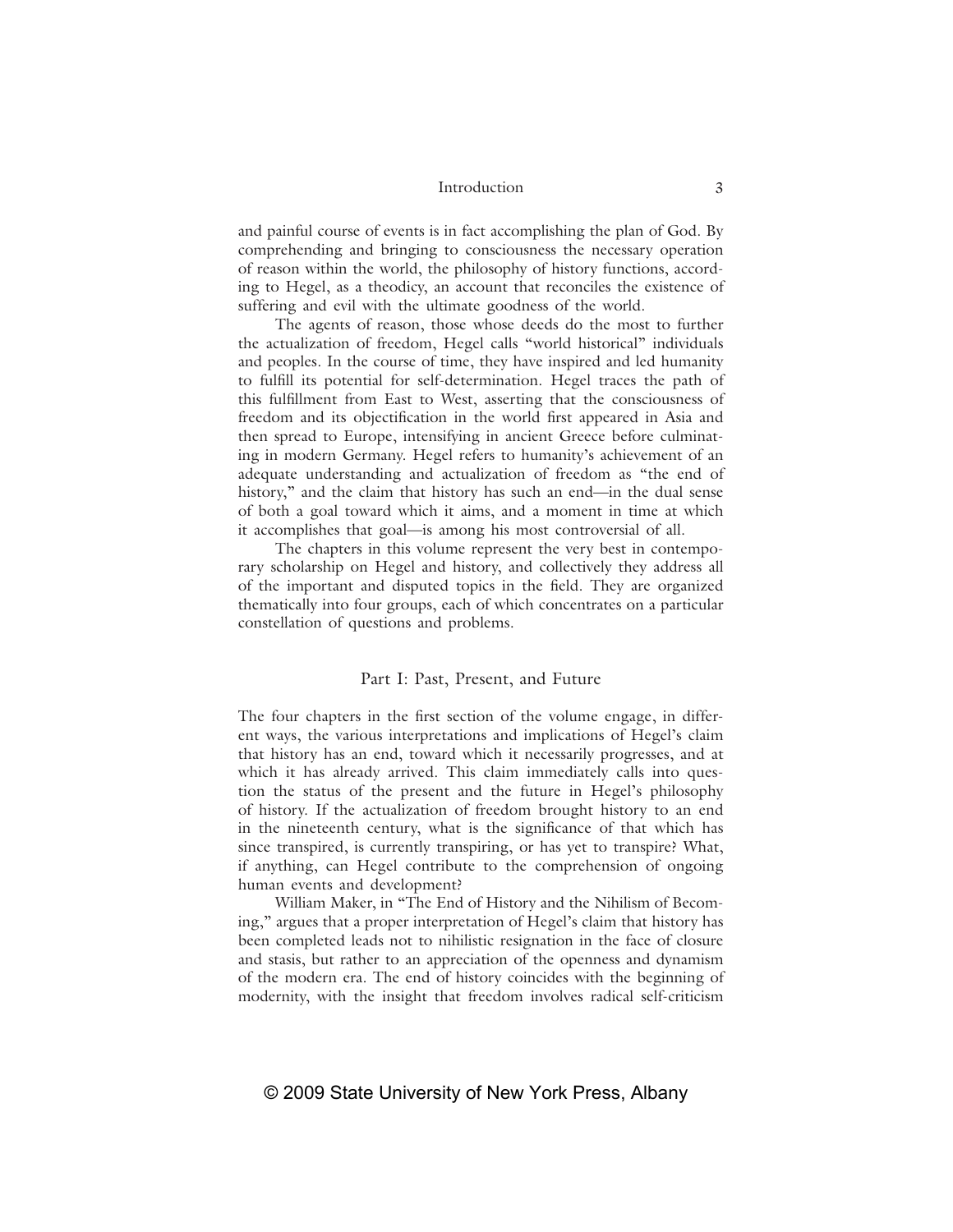#### 4 *Will Dudley*

and the rejection of unjustified authority. The implication of this insight for modern philosophy is that it must proceed without accepting as given any foundational presuppositions, which is what Hegel claims to have undertaken and accomplished in his own system. The correlative implication for modern life is that it must proceed without accepting as given any traditional prescriptions. Modernity demands a radical self-legitimation of the norms that justify thinking and action. The end of history thus marks, Maker contends, the onset of self-determination, genuine freedom, in both theoretical and practical endeavors.

Maker draws upon his interpretation of the end of history to make a case that it is Hegel, rather than Nietzsche, who offers a postfoundationalist philosophy that can account for both the becoming intrinsic to being (successfully responding to the challenge posed by Parmenides) and the norms intrinsic to freedom (successfully responding to the challenge posed by nihilism). Maker's view is that although Nietzsche is often celebrated as the thinker of postfoundational becoming, the will to power functions as an implicit foundation in his thought, and one that makes nihilism inevitable by undermining the possibility of legitimate norms. In contrast, Hegel's systematic philosophy and the end of history that it announces herald the onset of a truly modern epoch, one that secures normativity precisely by insisting that thinking and living be self-determining.

The relationship between Hegel's modern demand for the justification of norms and utopianism is the subject of Mario Wenning's essay, "Hegel, Utopia and the Philosophy of History." Wenning argues that Hegel appropriates utopian thinking selectively, by rejecting the longing for a transcendent escape from actuality while incorporating the conception of humanity as progressively transforming and improving itself. Wenning attributes Hegel's rejection of transcendence to his analysis of the French Revolution, which he saw as destroying traditional authority in the name of abstract ideals that proved incapable of regenerating and sustaining a concrete alternative.

Hegel responded to the failure of transcendent ideals, according to Wenning, by undertaking a "historical genealogy" of normativity, and ultimately locating the source of norms in the concept of freedom. Hegel then adopted the regulative hypothesis, Wenning contends, that history itself exhibits tendencies toward the actualization of freedom, which is what Hegel means when he says there is "reason in history." Wenning reads Hegel's philosophy of history as testing this hypothesis by tracing the progressive emergence of the tendencies toward freedom in particular human cultures. The resulting narrative then sanctions retrospective judgments that certain moments in the progression were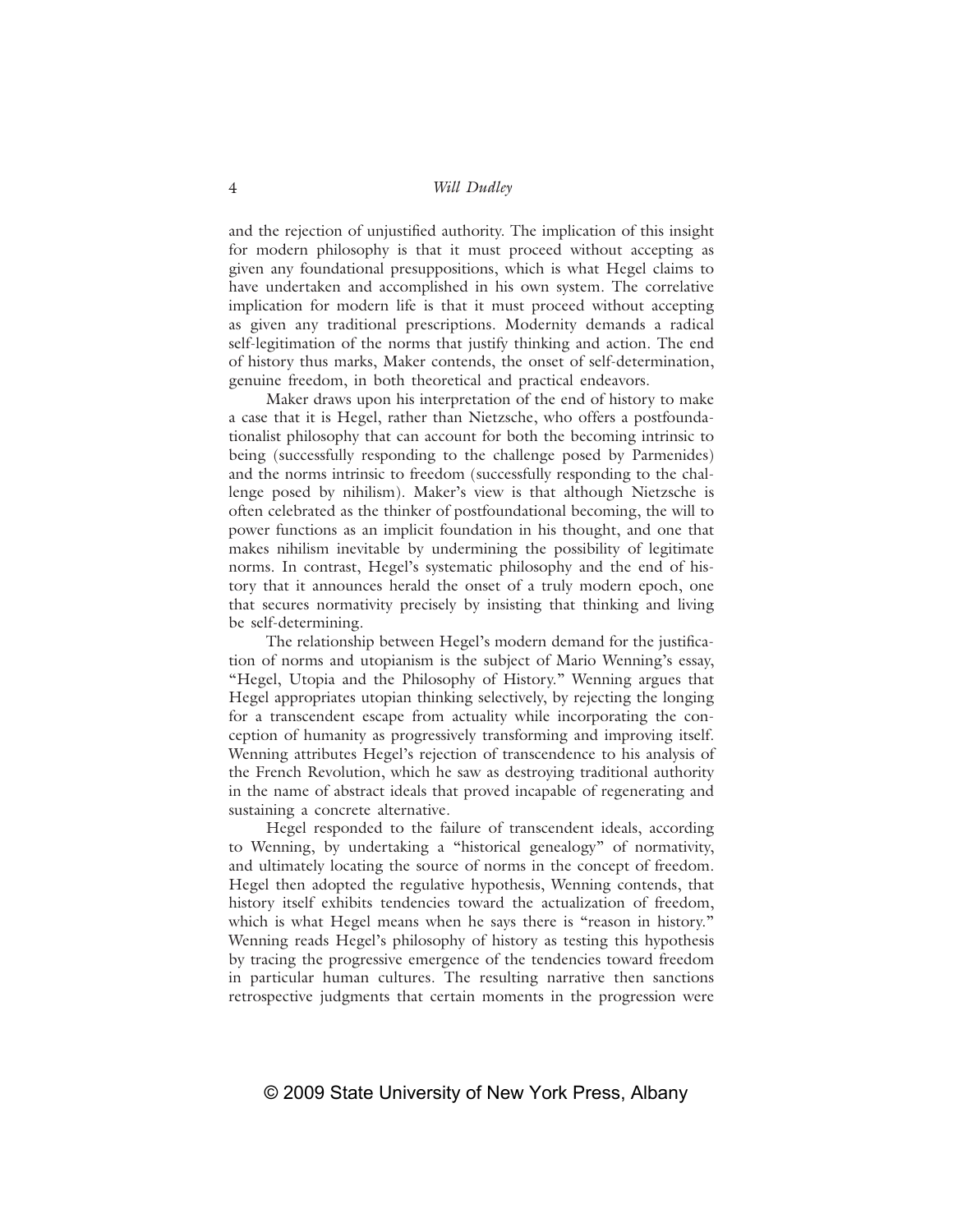"necessary," given the context established by the moments that came before. Wenning intriguingly compares such historical necessity to the necessity we often attribute to the progression of elements in a good piece of music, which he points out is compatible with the music (or history) containing surprising developments.

Wenning concludes that Hegel's attempt to identify rational tendencies in history aims at enabling us to reconcile ourselves with it. Such reconciliation leads neither to happiness nor to quietism, in Wenning's view, but rather to taking responsibility for history as our own, and so to a critical comprehension of the present that can give impetus to future reforms.

Karin de Boer agrees that Hegel is optimistic about our prospects of reconciling with the past, and that such reconciliation depends upon comprehending the historical moments in which the actualization of freedom has been advanced. In "Hegel's Account of the Present: An Open-Ended History," she argues, however, that Hegel is much less optimistic about the possibility of achieving reconciliation with the modern world. This is because Hegel acknowledges, according to de Boer, that modernity confronts us with economic and political conditions that might prove impossible to comprehend. Indeed, these conditions give rise to conflicts—especially those between poverty and wealth, individual citizens and the state—that threaten freedom with destruction.

Hegel calls for the development of institutions capable of mediating these conflicts, but acknowledges that their successful mediation cannot be guaranteed. Consequently, de Boer encourages us to understand Hegel's stance toward the modern world as tragic: the institutions of modernity have actualized freedom as fully as possible, and yet they generate unavoidable conflicts capable of destroying both freedom and the institutions themselves. There is no escape from this predicament, de Boer concludes, because Hegel has demonstrated that no dialectical improvement upon the modern conception of freedom is possible. To be free, we must be modern, but being modern, we are always a threat to our own liberation.

John McCumber suggests that Hegel can comprehend some of the most pressing modern threats to freedom—including the cold war and religious fundamentalism—but only if we learn to employ Hegel's approach to the philosophy of history independently of the particular master narrative that he used it to develop. In "Hegel and the Logics of History," McCumber emphasizes that Hegel's philosophy of history is intended to offer not an explanation of the mechanisms by which things have come to be, but rather a schema for understanding what things are. When successful, it enables us discriminate between those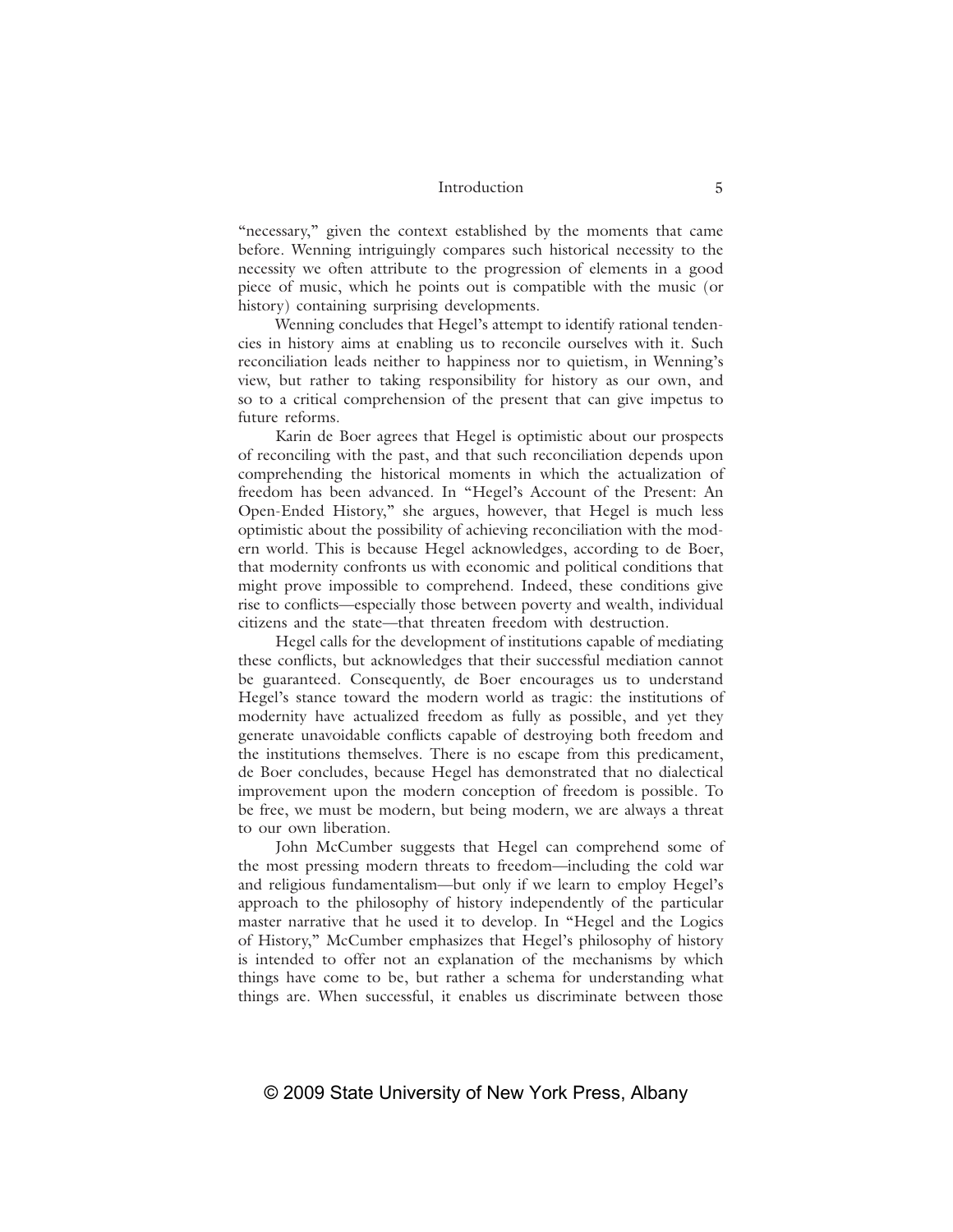features of phenomena that are merely contingent and inconsequential, and those that are basic and effective.

McCumber argues, however, that no single schema can be adequate for understanding historical agents and events, because such agents and events are always transformed by their encounters with that which they are not. Some of these transformations are sufficiently fundamental that they require us to change the categories we use in our attempts to understand the newly arisen phenomena. Consequently, the comprehension of history requires multiple logics, rather than a single logical narrative. Hegel's system nonetheless remains of value, in McCumber's view, because it offers us a rich and powerful set of categories, which we can deploy piecemeal to illuminate the events with which we are confronted.

McCumber proceeds to practice the method he recommends, demonstrating how the logical categories Hegel used to criticize Fichte's social theory can also be used to reveal the falsity of the alternatives that defined the cold war in the twentieth century. He then uses Hegel's logical concept of the "excluding one" to analyze the contemporary conflict between decisive individualism and submissive fundamentalism. McCumber's conclusion is that the future belongs to neither of these, but rather to the infrastructure upon which the preservation and expansion of freedom depends.

# Part II: History, Geography, and Race

The two papers in this section of the volume undertake to determine whether Hegel's philosophy of history, which proclaims that the goal of humanity has been achieved with the actualization of self-conscious freedom in nineteenth-century Germany, is either Eurocentric, or racist, or both.

Andrew Buchwalter answers negatively the question posed in the title of his essay: "Is Hegel's Philosophy of History Eurocentric?" Buchwalter argues that Hegel offers a normative reconstruction of history, which evaluates cultures and events according to the extent to which they actualize freedom, and in doing so aims to cultivate an ongoing commitment to the practical project of liberation. This project, so defined, cannot accord special status to the modern West, or to any other particular time or place, because the only legitimate criterion of distinction is the degree to which freedom has been actualized. Hegel's reconstructive account of history thus attempts to identify the rational and irrational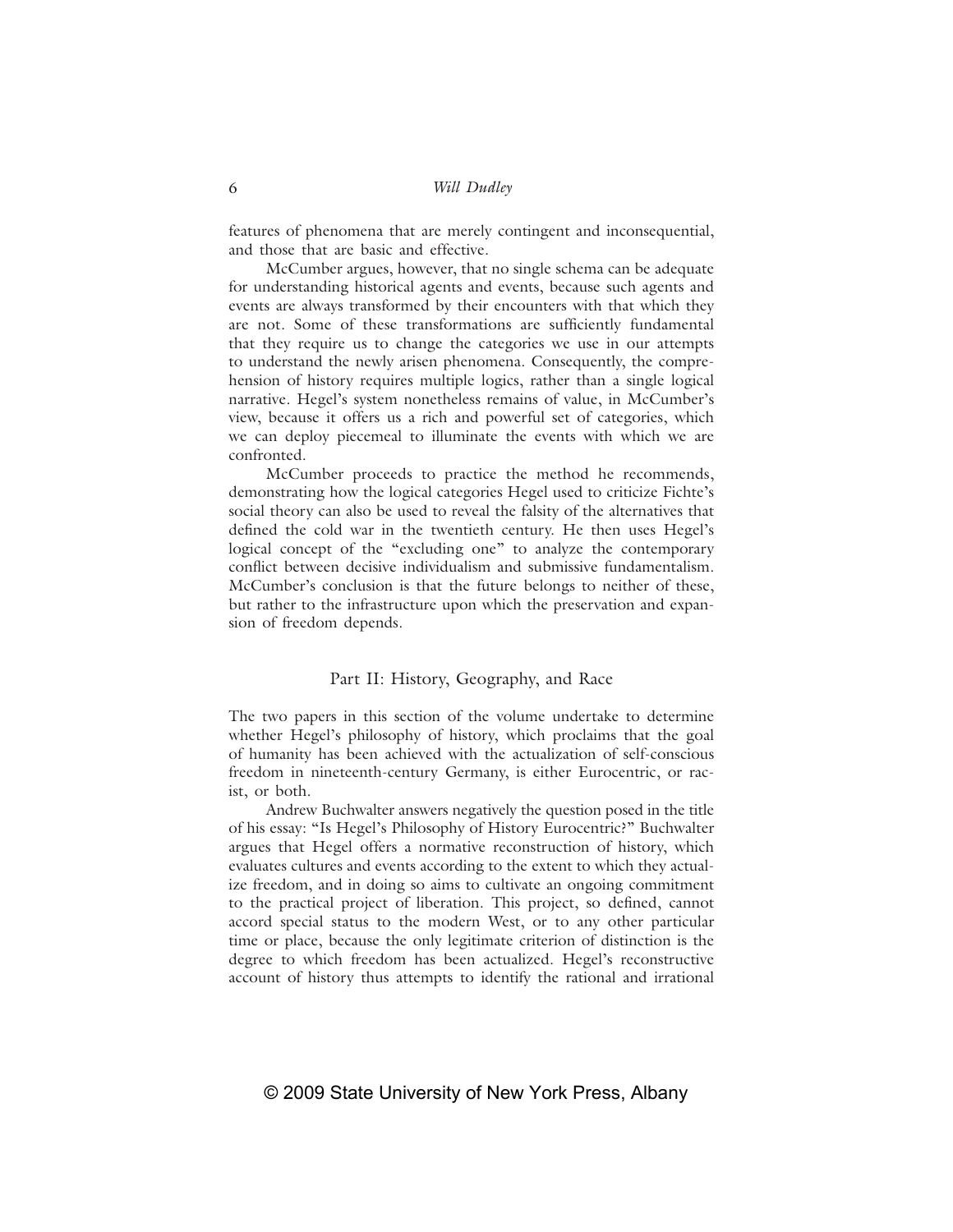aspects of each culture, those aspects that are in accordance with, and those that are contrary to, the requirements of freedom.

Although Hegel's philosophy of history cannot presuppose the superiority of Europe, it does of course conclude that European modernity actualizes freedom more fully than any other historical culture. Buchwalter points out, however, that Hegel regards freedom as universally and essentially human, not as the special prerogative of Europe. Moreover, Hegel remains critical of European societies, none of which is perfectly rational, and all of which pose economic and political challenges that threaten the freedom of their people. Finally, Buchwalter adds, Hegel understands freedom, at both the individual and the cultural level, to require recognition of the autonomy of others, and so to be a principle that demands mutual respect and openness, while precluding unilateral domination.

Sûrya Parekh grants that Hegel claims his philosophy of history is governed by impartial norms of rationality and freedom, but wonders whether geography and race are in fact merely contingent factors in the narrative. More generally, he challenges us to consider whether it is possible for philosophy to distinguish between those factors to which it attributes historical necessity, and those that it relegates to the sphere of contingency. In "Hegel's New World: History, Freedom, and Race," Parekh focuses on two particular ways in which Hegel appears to violate his own claim to impartiality by grounding historical judgments on considerations of race.

First, Parekh argues, Hegel denies to inhabitants of the New World the rationality that he purportedly regards as universally human. This is indicative, Parekh contends, of a metaphysical distinction Hegel presupposes between the Old and New Worlds, and upon which he bases his belief in the intrinsic inferiority of the inhabitants of the latter. This inferiority includes, on Parekh's reading, an incapacity for education, which makes it impossible for Hegel to believe that those born and raised in the New World could ever be rational or free.

Second, Parekh turns to two passages in which Hegel links freedom to blood. In the first of these, Hegel ascribes the impulse to freedom only to those native Americans who have at least some European blood. In the second, Hegel connects the failure of Catholic lands in Europe to accept the Reformation to the Roman blood of their inhabitants.

By bringing these issues to our attention, Parekh aims to place the burden on those who defend Hegel's impartiality to explain the passages in question. If Hegel's philosophy of history is neither racist nor Eurocentric, then how, Parekh forces us to ask, can it link ancestral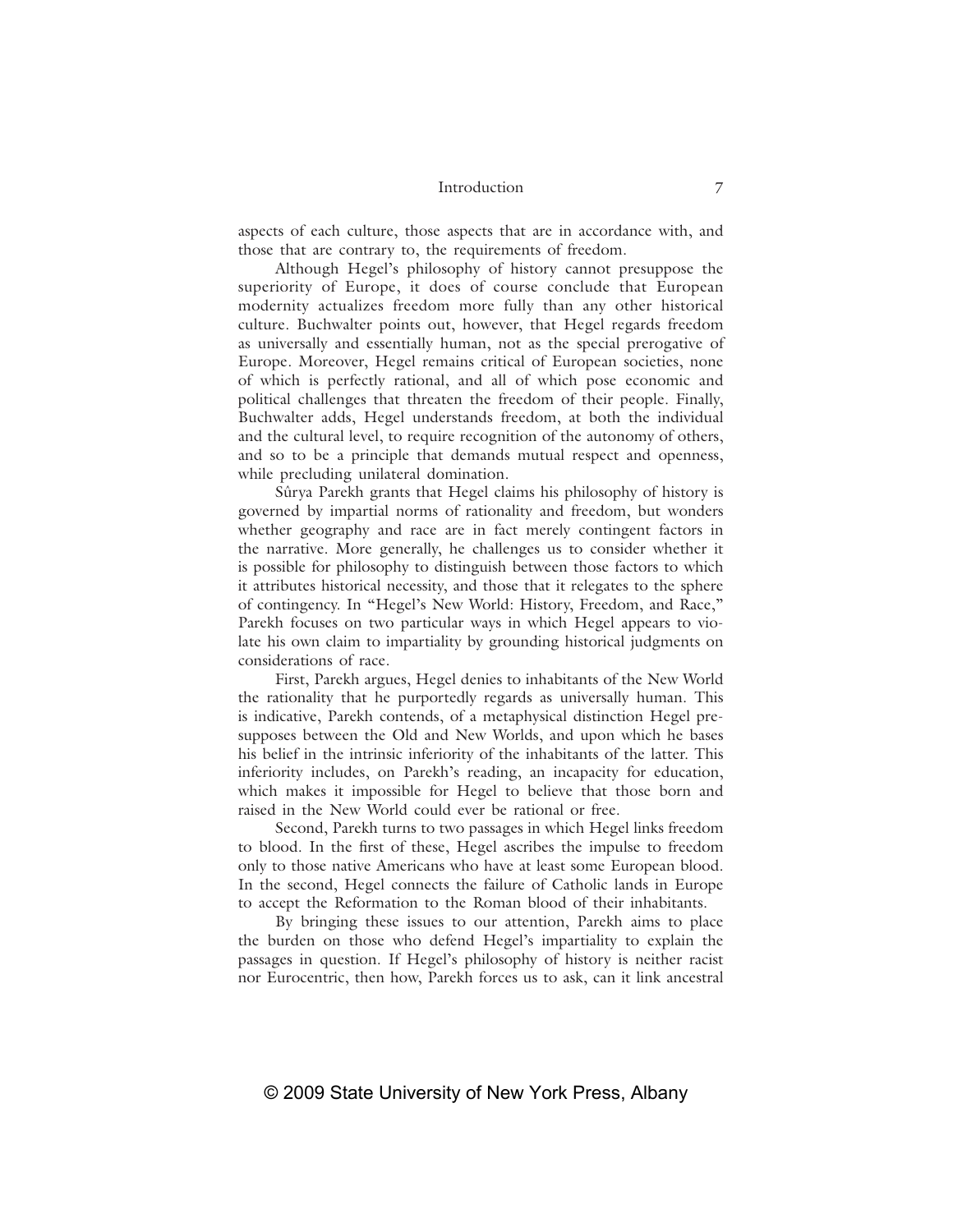blood to freedom, or draw metaphysical distinctions between the Old World and the New?

# Part III: The Historicity of Morality, Ethical Life, and Politics

The third section of the volume contains four chapters, all of which are concerned with Hegel's accounts of the ways in which the elements of "subjective spirit" and "objective spirit" undergo, and contribute to, historical development. The essays treat, respectively, the historicity of selfhood, moral imputation, ethical life, and political organization.

Allegra de Laurentiis, in "Spirit without the Form of Self: On Hegel's Reading of Greek Antiquity," traces the evolution of self-knowledge and subjectivity from ancient Greece to the Medieval and Modern eras. She argues both that the transformation of subjectivity is linked to advances in self-knowledge, and that it was just such an advancement and transformation of selfhood that led to the downfall of the Greek way of life.

The primary deficiency in the ancient Greek self-understanding, as de Laurentiis reads Hegel, was ignorance of subjective freedom and the ethical institutions appropriate to it. The Greeks therefore had only limited knowledge, based on intuition rather than concepts, of the truth of what it is to be human, and so failed to attain selfhood in the fullest sense.

This failure of the ancient Greeks is understandable, de Laurentiis argues, for Hegel demonstrates that truly adequate self-knowledge and subjectivity are intrinsically historical achievements, which could not emerge at such an early stage of human development. The consequences of this failure are therefore also understandable: Greek society made sharp distinctions of caste and class, on the basis of which it enslaved some and denied property rights to others, because it failed to recognize the universality of free human subjectivity. The ancient Greeks, and their chief philosophical representative, Plato, could see such freedom only as a threat to the success and happiness of their communities. This insight proved to be correct, de Laurentiis concludes, for the emerging awareness of, and insistence upon, the universal freedom of individual subjects proved to be incompatible with, and so helped bring to an end, the form of life in ancient Greece.

In "The Historicity of Ethical Categories: The Dynamic of Moral Imputation in Hegel's Account of History," Jason Howard attempts to determine exactly how Hegel understands the development of self-knowledge and subjectivity to take place. In particular, Howard is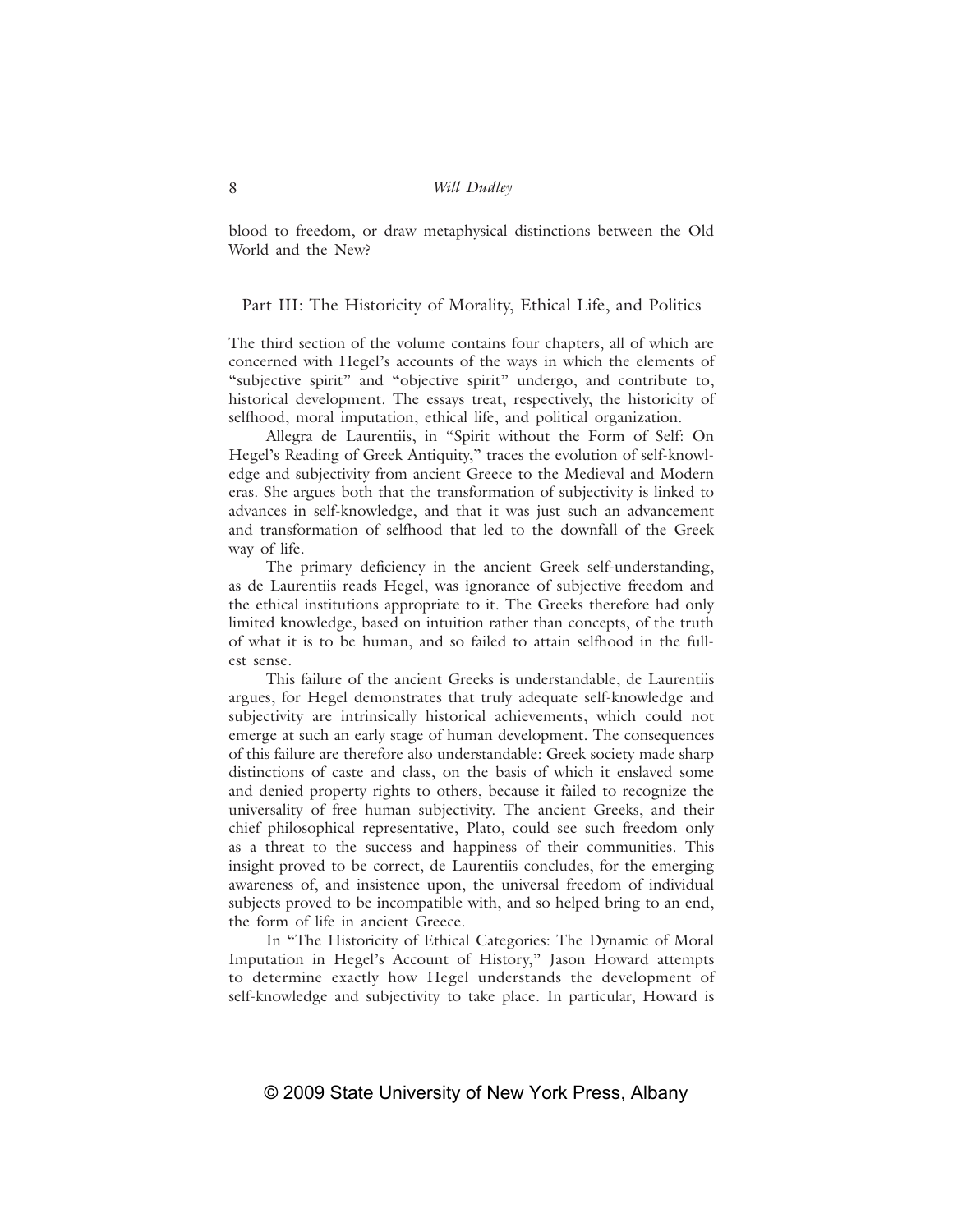interested in the role that moral imputation—the experience of being expected to fulfill ethical obligations, and of feeling guilt when one fails to meet these expectations—plays in these developments. Howard seeks to explain how ethical obligations and moral imputation contribute to the actualization of freedom, and so to the accomplishment of the goal of history.

Howard argues that, for Hegel, the conflicts individuals experience between their own identities and the norms that define their culture drive the transformation of self-consciousness, which in turn is the motor of historical change. Individuals experience these conflicts in the form of guilt, the feeling that results from self-consciously violating cultural norms. Guilt, Howard contends, can be sufficiently powerful to lead individuals to revise their self-understanding in ways that then generate widespread and fundamental change in the culture.

Howard supports his argument by considering two particular historical transformations that Hegel analyzes as having been driven by conflicts between individual identities and the prevailing cultural norms. The first of these is the demise of ancient Greek ethical life, which was catalyzed in part by the conflicts individuals experienced between obligations to their families and obligations to the state—most famously discussed by Hegel in the section of the *Phenomenology* devoted to Antigone. The second case considered by Howard is the rise of Europe, which was precipitated by the erosion of formerly stable traditional norms. What these two very different historical developments have in common, Howard argues, is a general dynamic, according to which moral imputation and guilt cause identity change, which causes cultural change, which ultimately advances the actualization of freedom, bringing history closer to its goal.

Nathan Ross, in "The Mechanization of Labor and the Birth of Modern Ethicality in Hegel's Jena Political Writings," examines the importance of economic processes to the historical transformation of self-consciousness and ethical life. The early Jena writings offer Hegel's richest account of these issues and, Ross claims, the conclusions they draw are consistent with the later treatment of civil society in the *Philosophy of Right*.

Hegel understands labor, according to Ross, as a mechanistic force within the organic social whole. Civil society is a like a machine in the sense that it is composed of individual working parts that interact to produce results at which none of those parts intentionally aims. Each free agent laborer seeks to serve his or her own particular interests, and only incidentally does such self-serving behavior contribute to the functioning of the larger economy. Labor thus isolates individuals from the common goals and universal interests of society.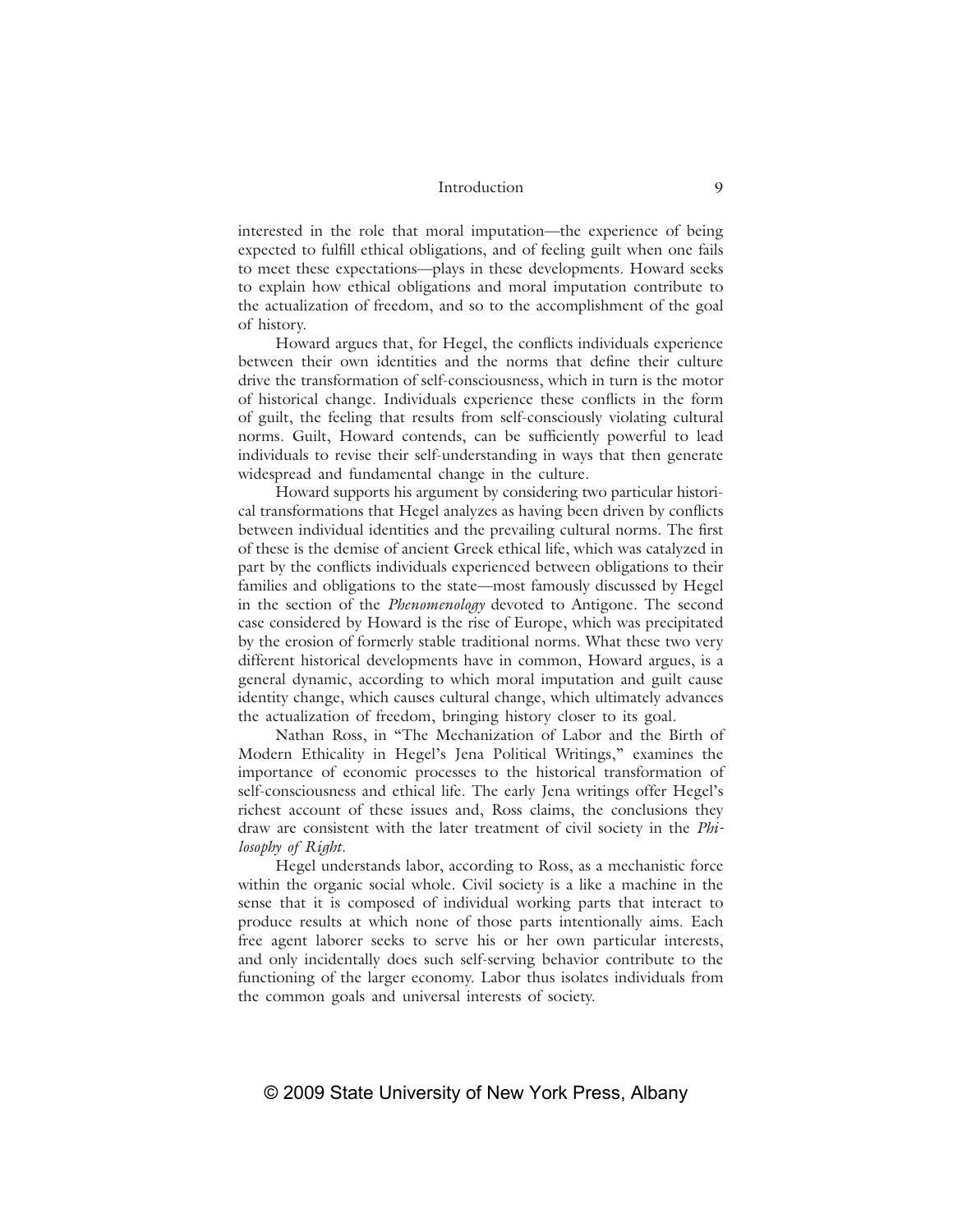#### 10 *Will Dudley*

Paradoxically, however, Hegel regards the mechanism of civil society as strengthening the social organism within which it operates, Ross argues. This is because certain processes intrinsic to a healthy economy also prove to enhance the ethical bonds of the community. For example, economic interaction teaches people to relate to each other as equals, qua producers and consumers. Such recognition of mutual equality then provides the basis for the emergence of the relations of right that are the core of ethical life. Economic activity also binds individuals together in virtue of the common interests that it generates: the satisfaction of each agent comes to depend upon the conditions that make possible the satisfaction of the others, since no one can labor and consume successfully unless the whole economy thrives.

Ross cautions that the mechanism of civil society is not always conducive to the health of the social organism, which is the reason Hegel advocates careful economic regulation. If the economy is allowed to become an independent sphere, treated as an end in itself, rather than as a component organ that exists to enable the flourishing of a free community, then economic rights and interests become falsely regarded as the ultimate social goal. Making such rights and interests absolute, on Ross's reading of Hegel, fosters and entrenches class differentiation, which undermines consciousness of the organic nature of the community.

Mark Tunick explores the relationship between Hegel's claims that the most rational form of political organization is hereditary monarchy and that his philosophy of history proceeds empirically. In "Hegel's Claim about Democracy and His Philosophy of History," Tunick questions whether Hegel's defense of monarchy and critique of democracy are in fact based upon, or are even compatible with, a careful empirical study of history.

Tunick notes first that Hegel deems democracy to be more appropriate for some peoples than for others. Indeed, Hegel regards democracy as having been necessary for the ancient Greeks, but as unsuitable for the modern era, in which a strong sense of individual interest has taken root. Such individual interest, Hegel worries, needs to be mediated by a concern for the universal good, which he believes democracy to be incapable of fostering. Consequently, Hegel concludes, a democracy of people concerned primarily with their own individual interests will fail to care adequately for the needs of the whole (and thus, ironically, will ultimately fail to care adequately for the very individuals who are attempting to care for themselves).

Tunick analyzes Hegel's conclusion concerning the incompatibility of democracy and modernity as resting upon two premises. The first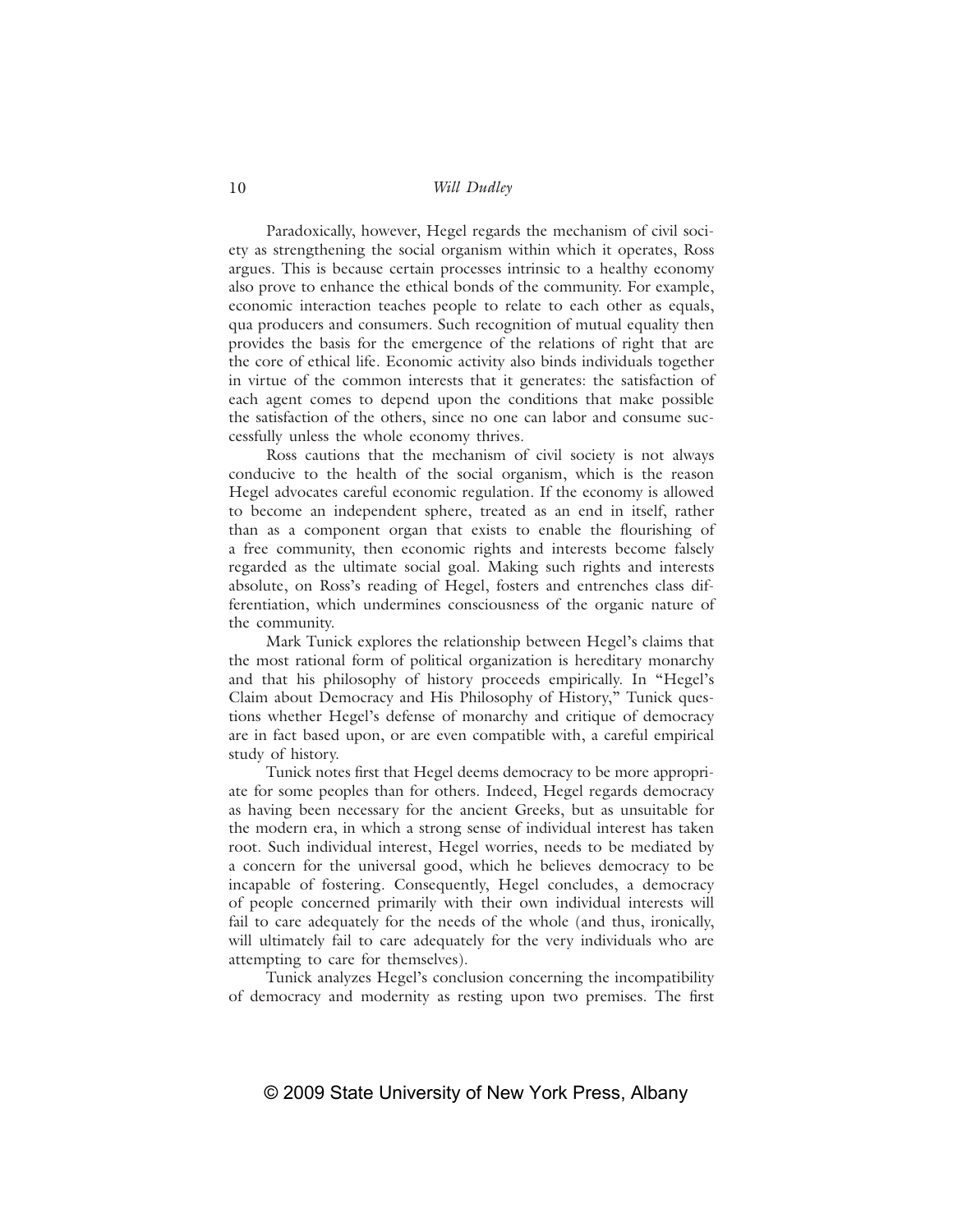is that individualism fails to actualize the truth of freedom as fully as possible, which Hegel attempts to establish on metaphysical or conceptual grounds. The second premise is that modern democracies make individualism absolute, and therefore actualize freedom imperfectly. The grounds for this second claim are purportedly empirical, however, Tunick argues, Hegel's evidence is much too weak to support his case. Tunick therefore concludes that Hegel simply presupposes that modern democracy is based upon the principle of sovereign individualism, and fails to consider alternative forms of modern democracy that incorporate interests representing social groups of various types.

# Part IV: The Philosophy of History and Religion

The two chapters in the fourth and final section of the volume investigate, in quite different ways, the relationship between religion and Hegel's philosophy of history.

In "Hegel's Philosophy of World History as Theodicy: On Evil and Freedom," Pierre Chételat evaluates alternative interpretations of Hegel's claim that the philosophy of history is also theodicy. Chételat argues that Hegel does not claim to have solved the classical problem of evil in the monotheistic tradition—that of explaining how evil is compatible with the existence of an omnipotent and benevolent deity—but rather to have shown how evil can be reconciled with the goodness of the world. Hegel does this, according to Chételat, by demonstrating that the world is governed by reason, and thus that history is not a merely contingent series of events, but a necessary development toward the actualization of freedom, which is the ultimate good. "God," on Chételat's reading of Hegel, is a religious term intended to personify the idea that reason is at work in history, and that the goodness of freedom can enable the transcendence of evil.

Chételat emphasizes, however, that transcending evil is not the same thing as justifying it. Hegel does not, on his view, believe that evil is justified in virtue of being a necessary means to the end of freedom. This position, Chételat points out, is neither philosophically compelling—because much of the evil in the world clearly fails to advance freedom at all—nor proposed in Hegel's texts.

Freedom can transcend evil without justifying it, Chételat contends, by enabling us to rise above our own particularity, and thereby to overcome suffering by accepting its necessity. Chételat distinguishes this position, which he attributes to Hegel, from Stoic resignation. The chief difference, on Chételat's reading, is that Hegel holds that the